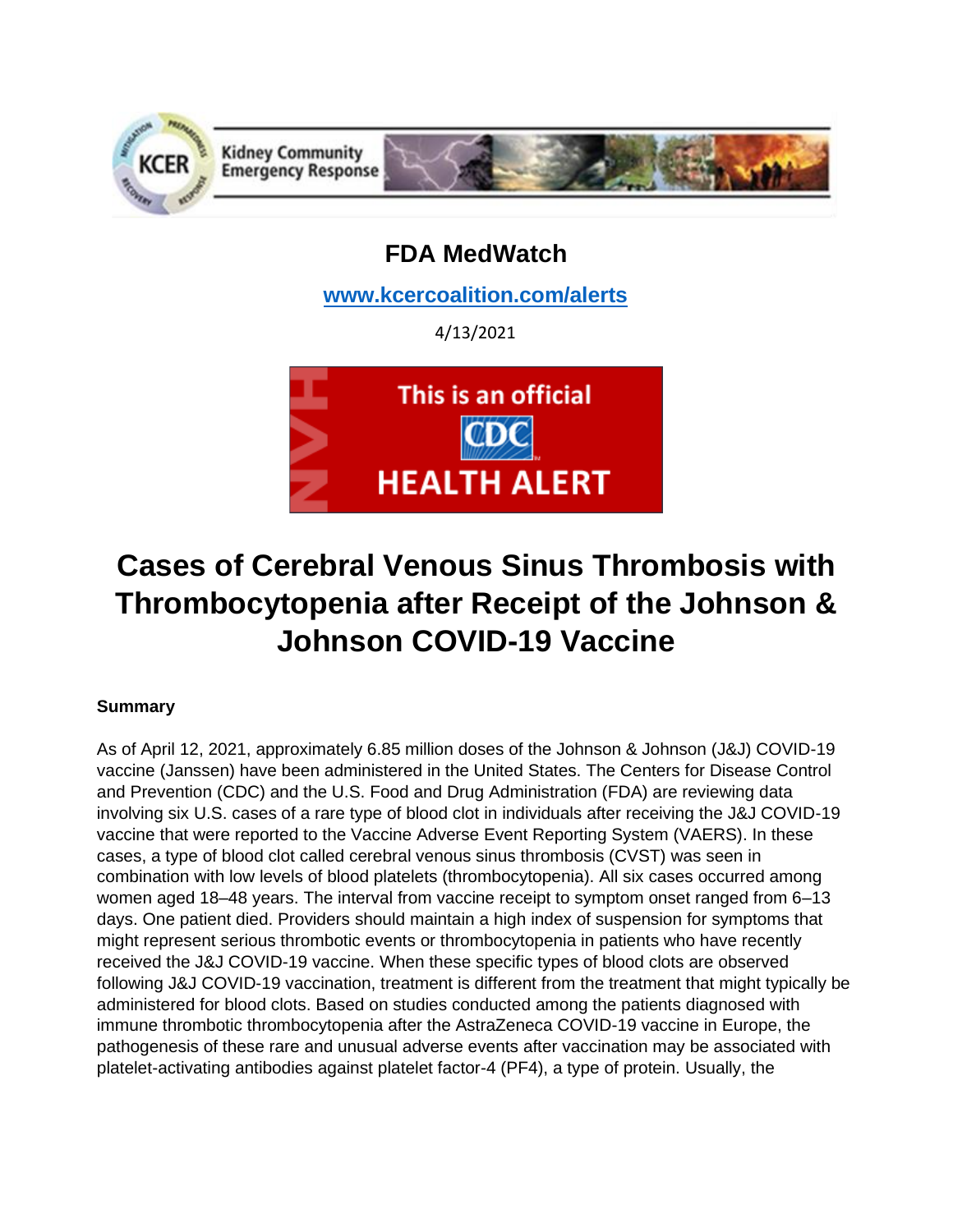anticoagulant drug called heparin is used to treat blood clots. In this setting, the use of heparin may be harmful, and alternative treatments need to be given.

CDC will convene an emergency meeting of the Advisory Committee on Immunization Practices (ACIP) on Wednesday, April 14, 2021, to further review these cases and assess potential implications on vaccine policy. FDA will review that analysis as it also investigates these cases. Until that process is complete, CDC and FDA are recommending a pause in the use of the J&J COVID-19 vaccine out of an abundance of caution. The purpose of this Health Alert is, in part, to ensure that the healthcare provider community is aware of the potential for these adverse events and can provide proper management due to the unique treatment required with this type of blood clot.

### **Background**

VAERS is a national passive surveillance system jointly managed by CDC and FDA that monitors adverse events after vaccinations. The six patients (after 6.85 million vaccine doses administered) described in these VAERS reports came to attention in the latter half of March and early April of 2021 and developed symptoms a median of 9 days (range = 6–13 days) after receiving the J&J COVID-19 vaccine. Initial presenting symptoms were notable for headache in five of six patients, and back pain in the sixth who subsequently developed a headache. One patient also had abdominal pain, nausea, and vomiting. Four developed focal neurological symptoms (focal weakness, aphasia, visual disturbance) prompting presentation for emergency care. The median days from vaccination to hospital admission was 15 days (range = 10–17 days). All were eventually diagnosed with CVST by intracranial imaging; two patients were also diagnosed with splanchnic\* and portal vein thrombosis. Unusual for patients presenting with thrombotic events, all six patients showed evidence of thrombocytopenia (<150,000 platelets per microliter of blood), consistent with a condition known as thrombotic thrombocytopenia, with platelet nadir counts ranging from 10,000 to 127,000 during their hospitalizations. Four patients developed intraparenchymal brain hemorrhage and one subsequently died. All data presented in this HAN are preliminary and investigations of these VAERS reports are ongoing. The Clinical Immunization Safety Assessment (CISA) project which includes experts in infectious disease and hematology are also reviewing these cases. To date, VAERS has received no reports of CVST with thrombocytopenia among persons who received either of the two mRNA-based COVID-19 vaccines.

These reports following the J&J COVID-19 vaccine are similar to reports of thrombotic events with thrombocytopenia after receipt of the AstraZeneca COVID-19 vaccine in Europe. Both vaccines contain replication-incompetent adenoviral vectors (human [Ad26.COV2.S] for J&J and chimpanzee [ChAdOx1] for AstraZeneca) that encode the spike glycoprotein of SARS-CoV-2, the virus that causes COVID-19. Based on studies conducted among the patients diagnosed with immune thrombotic thrombocytopenia after the AstraZeneca COVID-19 vaccine in Europe, the pathogenesis of these rare and unusual adverse events may be associated with platelet-activating antibodies against platelet factor 4 (PF4). Anti-PF4, also known as heparin-PF4 antibody, can induce thrombotic thrombocytopenia in a small percentage of persons exposed to heparin. However, none of the cases reported from Europe had recent heparin exposure. As with heparin-induced thrombocytopenia, the administration of the anticoagulant heparin should be avoided in patients with potential vaccine-associated immune thrombotic thrombocytopenia (VITT), unless heparin-induced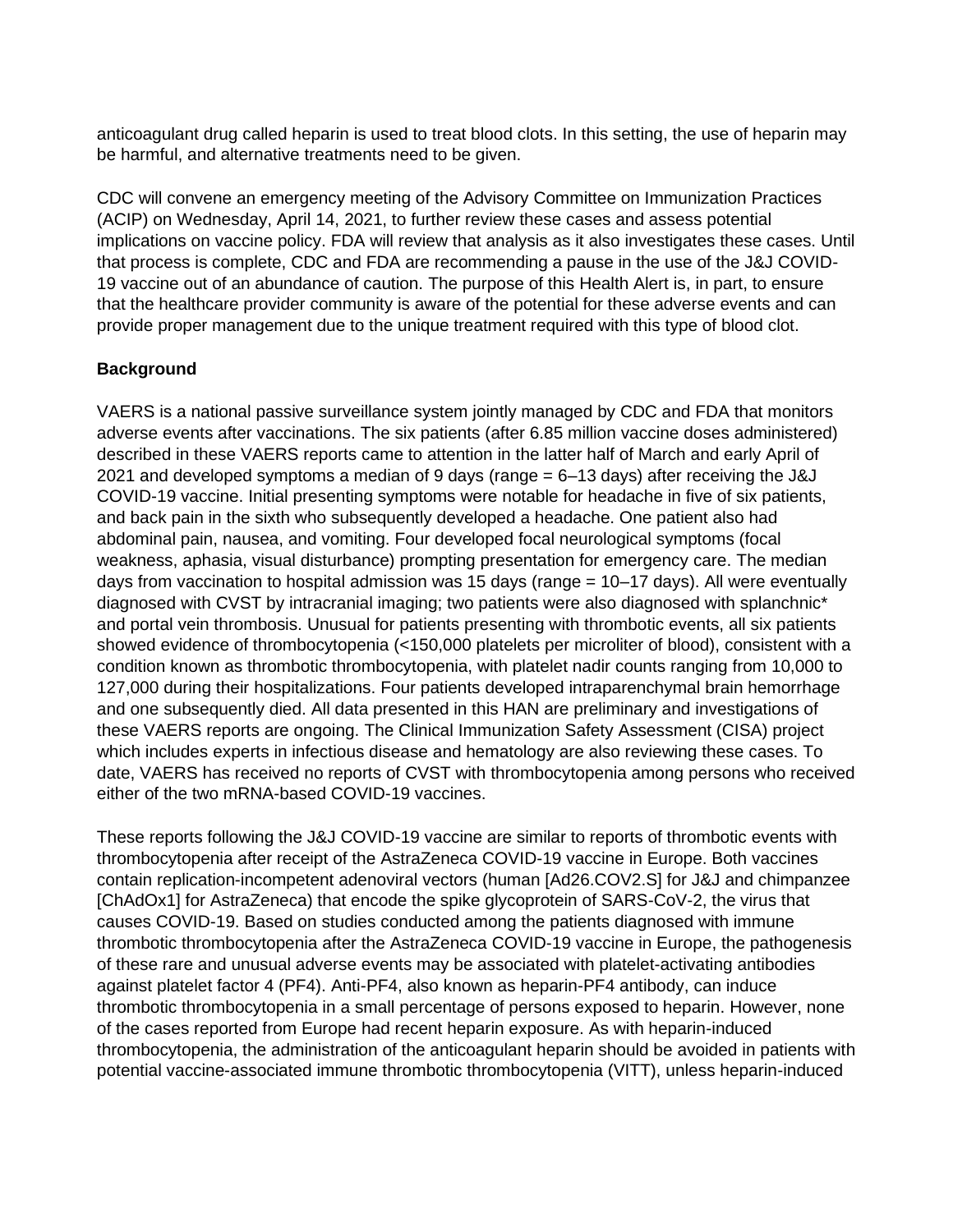thrombocytopenia (HIT) testing is negative. Non-heparin anticoagulants and high-dose intravenous immune globulin should be considered in treatment of patients who present with immune-mediated thrombotic events with thrombocytopenia after J&J COVID-19 vaccination. Consultation with hematology specialists is strongly recommended.

\* The term 'splanchnic circulation' describes the blood flow to the abdominal gastrointestinal organs including the stomach, liver, spleen, pancreas, small intestine, and large intestine.

#### **Recommendations For Clinicians**

- 1. Pause the use of the J&J COVID-19 vaccine until the ACIP is able to further review these CVST cases in the context of thrombocytopenia and assess their potential significance.
- 2. Maintain a high index of suspicion for symptoms that might represent serious thrombotic events or thrombocytopenia in patients who have recently received the J&J COVID-19 vaccine, including severe headache, backache, new neurologic symptoms, severe abdominal pain, shortness of breath, leg swelling, petechiae (tiny red spots on the skin), or new or easy bruising. Obtain platelet counts and screen for evidence of immune thrombotic thrombocytopenia.
- 3. In patients with a thrombotic event and thrombocytopenia after the J&J COVID-19 vaccine, evaluate initially with a screening PF4 enzyme-linked immunosorbent (ELISA) assay as would be performed for autoimmune HIT. Consultation with a hematologist is strongly recommended.
- 4. Do not treat patients with thrombotic events and thrombocytopenia following receipt of J&J COVID-19 vaccine with heparin, unless HIT testing is negative.
- 5. If HIT testing is positive or unable to be performed in patient with thrombotic events and thrombocytopenia following receipt of J&J COVID-19 vaccine, non-heparin anticoagulants and high-dose intravenous immune globulin should be strongly considered.
- 6. Report adverse events to VAERS, including serious and life-threatening adverse events and deaths in patients following receipt of COVID-19 vaccines as required under the Emergency Use Authorizations for COVID-19 vaccines.

#### **For Public Health**

- 1. Pause the use of the J&J COVID-19 vaccine in public health clinics until the ACIP is able to further review these CVST cases in the context of thrombocytopenia and assess their potential significance.
- 2. Encourage healthcare providers and the public to report all serious and life-threatening adverse events and deaths following receipt of COVID-19 vaccines to VAERS as required under the EUAs for COVID-19 vaccines.
- 3. Disseminate this alert to healthcare providers in your jurisdictions.

### **For the Public**

- 1. If you have received the J&J COVID-19 vaccine and develop severe headache, abdominal pain, leg pain, or shortness of breath within three weeks after vaccination, contact your healthcare provider, or seek medical care.
- 2. Report adverse events following receipt of any COVID-19 vaccine to VAERS.